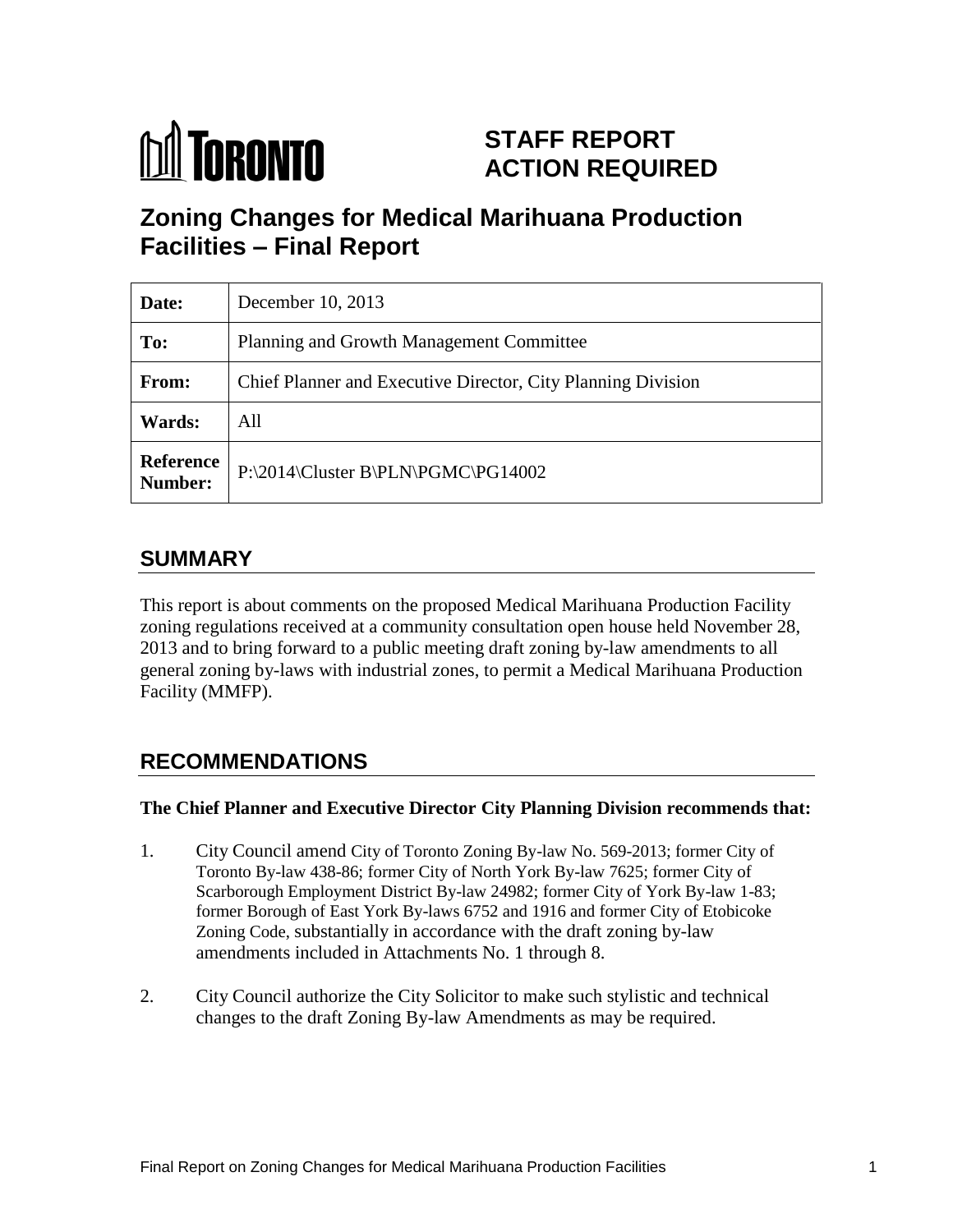# **Financial Impact**

The recommendations in this report have no financial impact.

# **DECISION HISTORY**

At the October 22, 2013 Planning and Growth Management Committee meeting, the Chief Planner and Executive Director, City Planning was directed to hold a public open house in November 2013 for the purpose of receiving public comments on the introduction of a medical marihuana production facility use and associated development standards in some industrial zones across the City and then to bring forward to a January 13, 2014 public meeting the draft zoning by-laws to implement the inclusion of this use. <http://app.toronto.ca/tmmis/viewAgendaItemHistory.do?item=2013.PG27.7>

# **ISSUE BACKGROUND**

The following is a link to the report dated September 24, 2013 from the October 22, 2013 Planning and Growth Management Committee meeting where background information was provided outlining the City of Toronto's absences of zoning for Licensed Medical Marihuana Production Facilities and recommendations for permitting this new use: [\(http://www.toronto.ca/legdocs/mmis/2013/pg/bgrd/backgroundfile-62360.pdf\)](http://www.toronto.ca/legdocs/mmis/2013/pg/bgrd/backgroundfile-62360.pdf)

# **COMMENTS**

At its meeting held on October 22, 2013, the Planning and Growth Management Committee adopted a report recommending public consultation on changes to the zoning regulations respecting the new federally-regulated Medical Marihuana Production Facilities. The recommended zoning changes include permitting such as use only in the industrial zones E and EH found in the City-wide Zoning By-law 569-2013 and corresponding industrial zones in the other existing City zoning by-laws still in effect on some properties in the City. The proposed changes to the City's zoning by-laws and zoning code are included in Attachments 1 through 8. These changes complement the land use requirements found in Part 1 of the new federal 'Marihuana for Medical Purposes Regulations' (MMPR) announced in June 2013. The proposed separation distance of 70 metres to any residential or park zone is derived from the Provincial D-6 Guidelines for a Class II industry use. In order to accommodate specific security requirements imposed by MMPR specific exemptions to existing zoning regulations have been created.

A community consultation open house to discuss the proposed zoning regulations for MMFPs was held on November 28, 2013 at Metro Hall in accordance with the direction received from Planning and Growth Management Committee.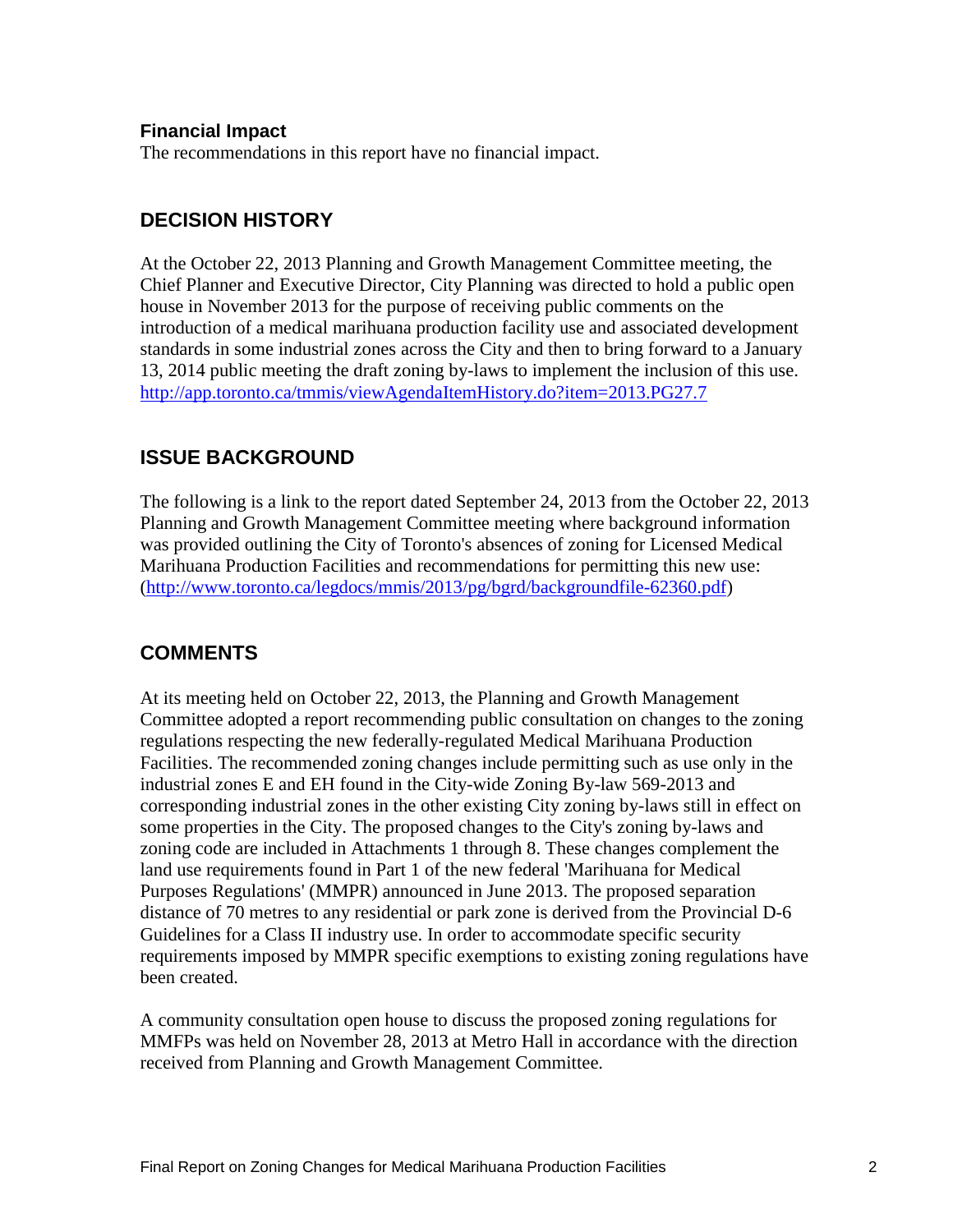Notice was placed in the November 19, 2013 Toronto Sun newspaper. The proposed definition, zoning and general regulations in the October 22, 2013 report to Committee were presented for discussion and feedback.

Approximately 16 people interested in the medical marihuana production and distribution industry were in attendance. One written submission was received.

Individuals, including industry representatives, at the meeting expressed support for the MMFP general regulations concerning separation distances from sensitive uses and zones permitting residential uses. The proposed regulation requiring loading spaces be wholly enclosed in a building with a MMFP was seen as consistent with security requirements found in the federal Marihuana for Medical Purposes Regulations (MMPR). An exemption from the setback requirements for buildings and structures for MMFP security purposes from lot lines met with approval from industry representatives.

One participant suggested that a medical marihuana distribution facility, similar to a drug store, should be permitted in commercial zones. City staff clarified that Section 73 of the MMPR requires the product be shipped to a client. A medical marihuana client is not permitted to physically obtain the product directly from a supplier but must have it delivered.

Participants asked if there would be amendments to the former general zoning by-laws to cover properties currently left out of the new City-wide Zoning By-law. It was confirmed that all applicable zoning by-laws would be amended as presented on a chart displaying which zones in the former general zoning by-laws would be amended to accommodate the MMPF use.

# **CONTACTS**

Joe D'Abramo Lorne Berg, Acting Director Senior Planner Zoning By-law & Environmental Planning Zoning By-law & Environmental Planning Tel. 416-397-0251 Tel. 416-392-0189 [jdabramo@toronto.ca](mailto:jdabramo@toronto.ca) [lberg@toronto.ca](mailto:lberg@toronto.ca)

# **SIGNATURE**

Jennifer Keesmaat, MES, MCIP, RPP Chief Planner & Executive Director City Planning Division

\_\_\_\_\_\_\_\_\_\_\_\_\_\_\_\_\_\_\_\_\_\_\_\_\_\_\_\_\_\_\_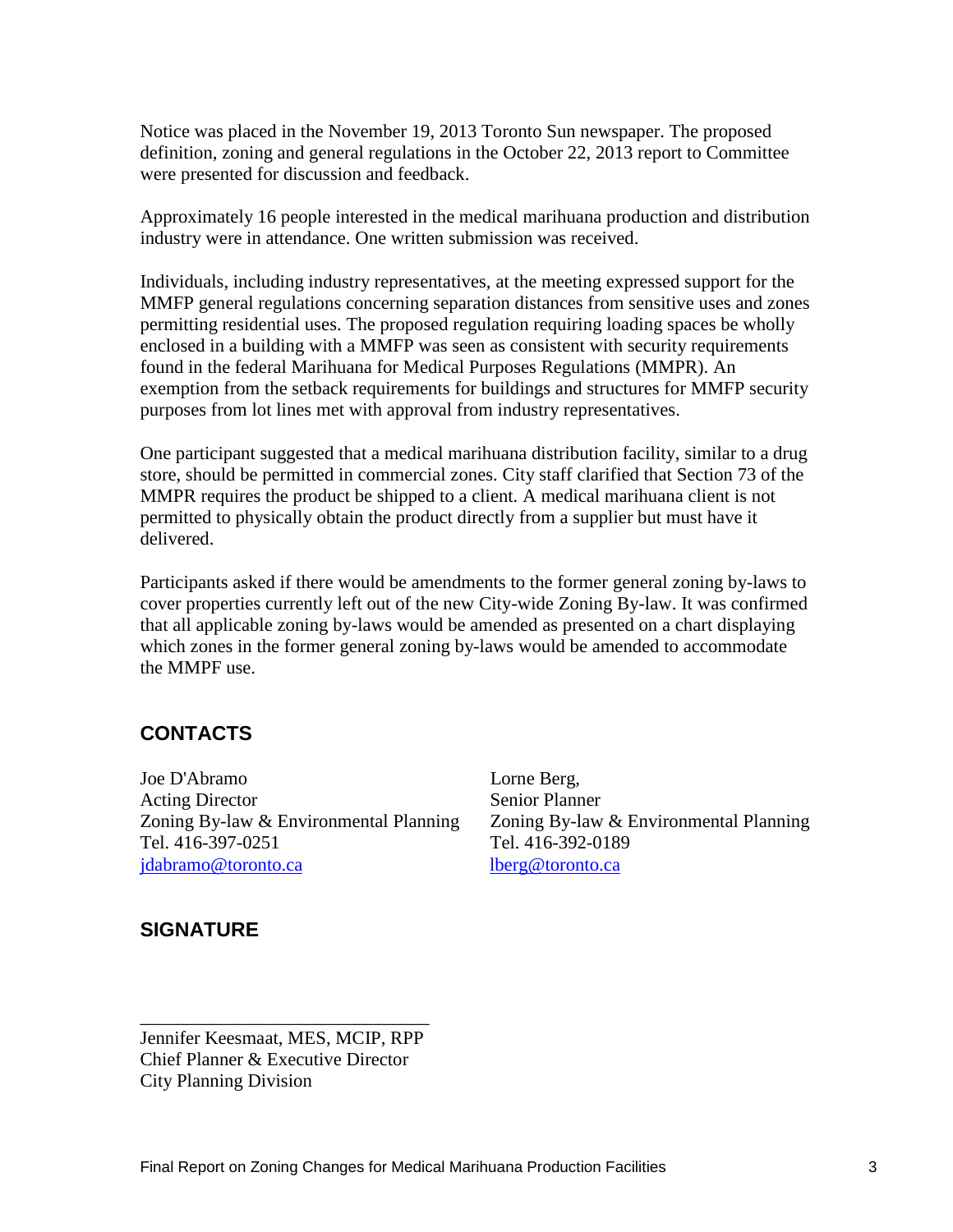# **ATTACHMENTS**

Attachment 1: Draft Zoning By-law Amendment to City of Toronto By-law 569-2013 Attachment 2: Draft Zoning By-law Amendment to Former City of Toronto By-law 438- 86

Attachment 3: Draft Zoning By-law Amendment to Former City of North York By-law 7625

Attachment 4: Draft Zoning By-law Amendment to Former City of Scarborough By-law 24982

Attachment 5: Draft Zoning By-law Amendment to Former City of York By-law 1-83 Attachment 6: Draft Zoning By-law Amendment Former Borough of East York By-law 6752

Attachment 7: Draft Zoning By-law Amendment Former Borough of East York (Town of Leaside) By-law 1916

Attachment 8: Draft Zoning By-law Amendment Former City of Etobicoke Zoning Code

[P:\2013\Cluster B\PLN\PGMC\PG14002]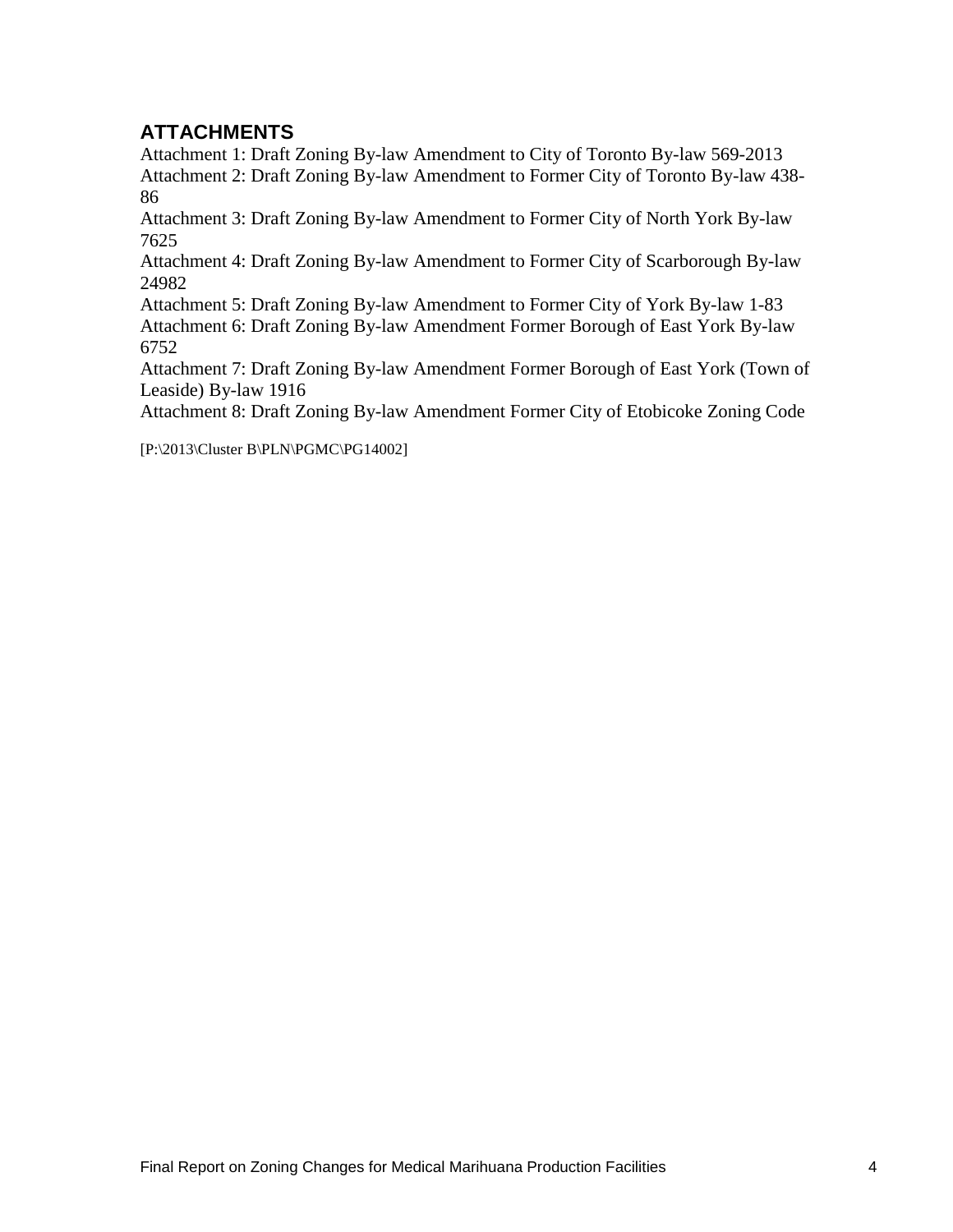## **Attachment 1: Draft Zoning By-law Amendment to City of Toronto By-law 569-2013**

Authority: Planning and Growth Management Committee ~ as adopted by City of Toronto Council on  $\sim$ , 20 $\sim$ Enacted by Council:  $\sim$ , 20 $\sim$ 

#### **CITY OF TORONTO**

#### **Bill No. ~**

#### **BY-LAW No. ~-20~**

#### **To amend Zoning By-law No. 569-2013, as amended, to include permission for a Medical Marihuana Production Facility.**

WHEREAS authority is given to Council by Section 34 of the *Planning Act*, R.S.O. 1990, c.P. 13, as amended, to pass this By-law; and

WHEREAS Council of the City of Toronto has provided adequate information to the public and has held at least one public meeting in accordance with the *Planning Act*;

The Council of the City of Toronto HEREBY ENACTS as follows:

 $(1)$  By-law 569-2013 is amended to insert Section 800.50 (473) so that it reads:

(473) Medical Marihuana Production Facility

means premises used for growing, producing, testing, destroying, storing, or distribution of medical marihuana or cannabis authorized by a license issued by the federal Minister of Health, pursuant to section 12 of the Marihuana for Medical Purposes Regulations, SOR/2013-119, under the Controlled Drugs and Substances Act, SC 1996, c 19, as amended.

(2) Bylaw 569-2013 is amended to insert Section 150.60 so that it reads:

#### **150.60 Medical Marihuana Production Facility**

#### **150.60.20 Use Requirements**

#### **150.60.20.1 General**

(1) All Activities in an Enclosed Building

A **medical marihuana production facility** must be in a wholly enclosed building.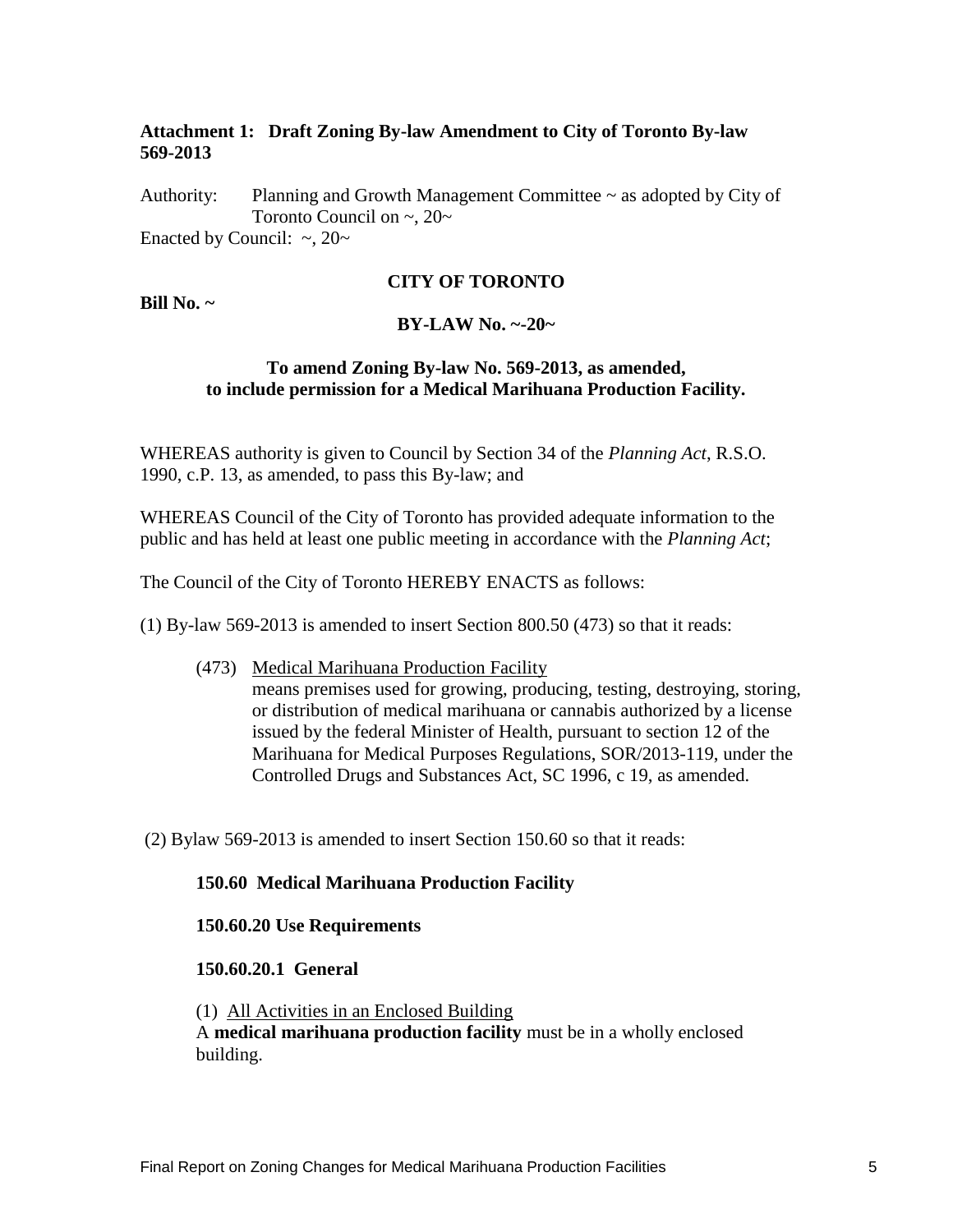(2) Open Storage

Open storage is not permitted with a **medical marihuana production facility**.

#### **150.60.40 Building Requirements**

#### **150.60.40.1 General**

(1) Separation Distance

#### A lot with a **medical marihuana production facility** must be:

(A) at least 70 metres from a lot in a:

- (i) Residential Zone category;
- (ii) Residential Apartment Zone category;
- (iii) Commercial Residential Zone category;
- (iv) Commercial Residential Employment Zone category;
- (v) Institutional Zone category; or
- (vi) Open Space Zone category; and

(B) at least 70 metres from a lot with a:

- (i) public school;
- (ii) private school;
- (iii) place of worship; or
- (iv) day nursery.

## **150.60.60 Ancillary Building**

#### **150.60.60.10 Location**

(1) Location of building or structure Used for the Purpose of Site and Facility Security

A **building** or **structure** used for security purposes for a **medical marihuana production facility:**

(A) may be in the **front yard**; and

(B) does not have to comply with required minimum **front yard**, **side yard** and **rear yard building setbacks**.

#### **150.60.90 Loading**

#### **150.60.90.10 Location**

#### (1) Loading Space Location

Loading spaces for a medical **marihuana production facility** must be in a wholly enclosed building.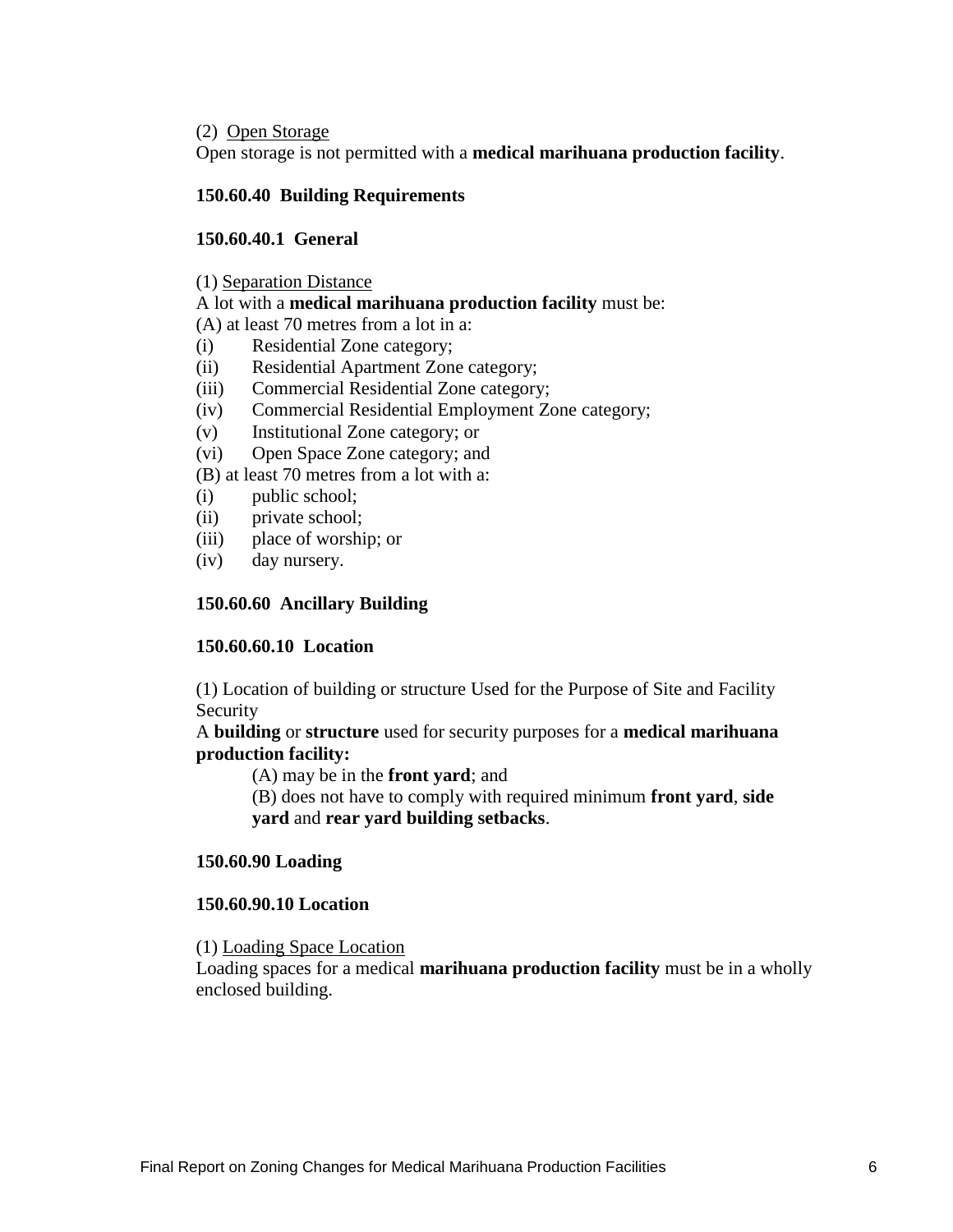(3) Bylaw 569-2013 is amended to insert the following regulation to regulation 60.20.20.20(1), so that it reads:

#### **Medical marihuana production facility** (2)

(4) Bylaw 569-2013 is amended to insert the following regulation to regulation 60.20.20.100, so that it reads:

#### (2) **Medical Marihuana Production Facility**

In the E zone, a medical marihuana production facility must comply with the specific use regulations in Section 150.60.

(5) Bylaw 569-2013 is amended to insert the following regulation to regulation 60.30.20.20(1), so that it reads:

## **Medical marihuana production facility** (3)

(6) Bylaw 569-2013 is amended to insert the following regulation to regulation 60.30.20.100, so that it reads:

#### (3) **Medical Marihuana Production Facility**

In the E zone, a medical marihuana production facility must comply with the specific use regulations in Section 150.60.

ENACTED AND PASSED this  $\sim$  day of  $\sim$ , A.D. 20 $\sim$ .

(Corporate Seal)

ROB FORD, THE SECOND SECOND SECOND SECOND SECOND SECOND SECOND SECOND SECOND SECOND SECOND SECOND SECOND SECOND SECOND SECOND SECOND SECOND SECOND SECOND SECOND SECOND SECOND SECOND SECOND SECOND SECOND SECOND SECOND SECON Mayor City Clerk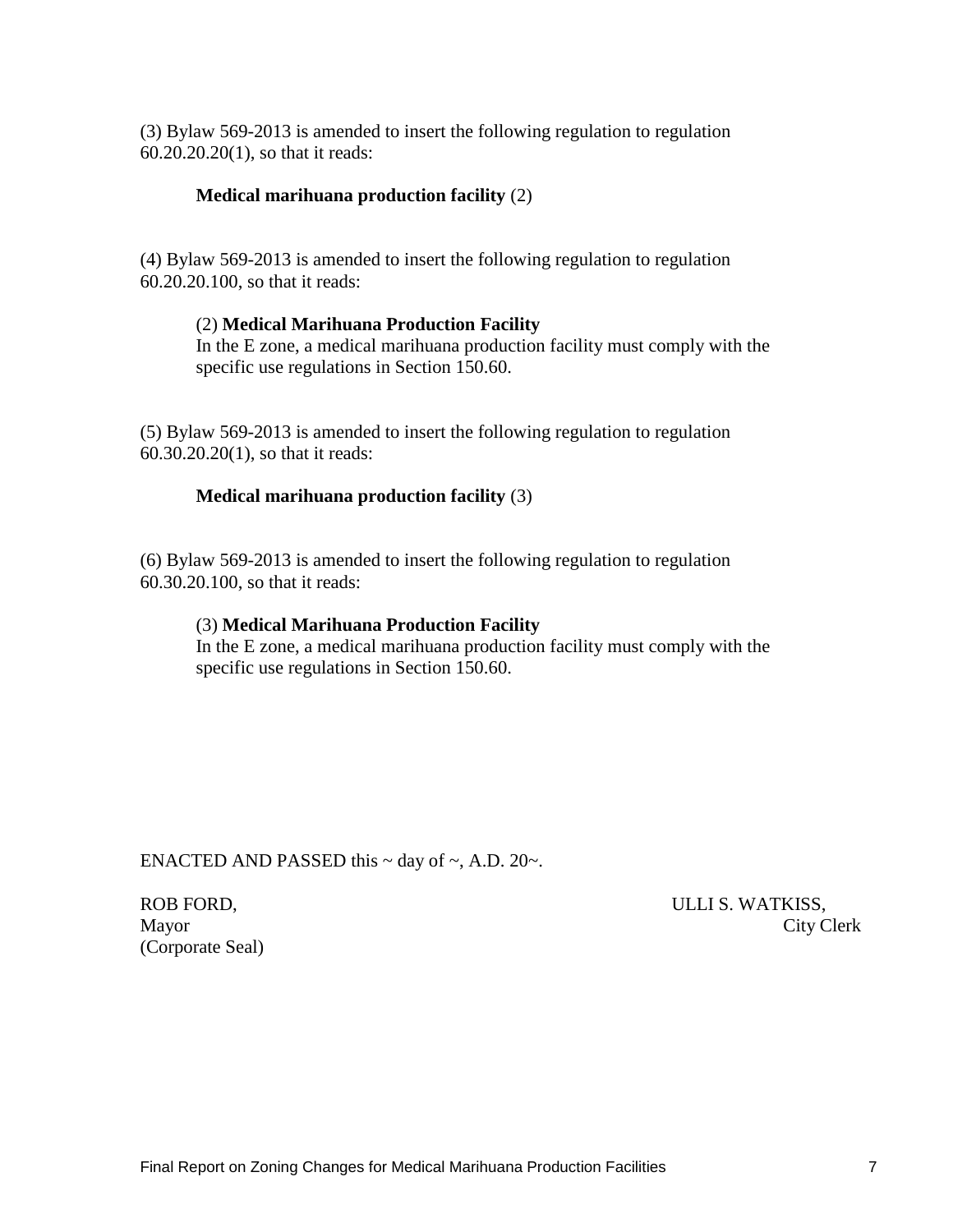# **Attachment 2: Draft Zoning By-law Amendment to Former City of Toronto Bylaw 438-86**

Authority: Planning and Growth Management Committee ~ as adopted by City of Toronto Council on  $\sim$ , 20 $\sim$ Enacted by Council:  $\sim$ , 20 $\sim$ 

#### **CITY OF TORONTO**

## **Bill No. ~**

#### **BY-LAW No. ~-20~**

#### **To amend Zoning By-law No. 438-86, as amended, to include permission for a Medical Marihuana Production Facility.**

WHEREAS authority is given to Council by Section 34 of the *Planning Act*, R.S.O. 1990, c.P. 13, as amended, to pass this By-law; and

WHEREAS Council of the City of Toronto has provided adequate information to the public and has held at least one public meeting in accordance with the *Planning Act*;

The Council of the City of Toronto HEREBY ENACTS as follows:

(1) Former City of Toronto, By-law 438-86 is amended to insert the following definition into Section 2 so that it reads:

m*edical marihuana production facility*

means premises used for growing, producing, testing, destroying, storing, or distribution of medical marihuana or cannabis authorized by a license issued by the federal Minister of Health, pursuant to section 12 of the Marihuana for Medical Purposes Regulations, SOR/2013-119, under the Controlled Drugs and Substances Act, SC 1996, c 19, as amended.

(2) Former City of Toronto, Bylaw 438-86 is amended to insert the following to Section 9, Sub-section 1, Regulation (b) (xiv) so that it reads:

|                                       |  | Acc. I II 2 I3 I4 IC T Tr |  |  |
|---------------------------------------|--|---------------------------|--|--|
| medical marihuana production facility |  | q30 q30 q30               |  |  |

(3) Former City of Toronto, Bylaw 438-86 is amended to insert the following regulations to Section 9, Sub-section 2, so that it reads:

30. A *medical marihuana production facility* is a permitted use if it is: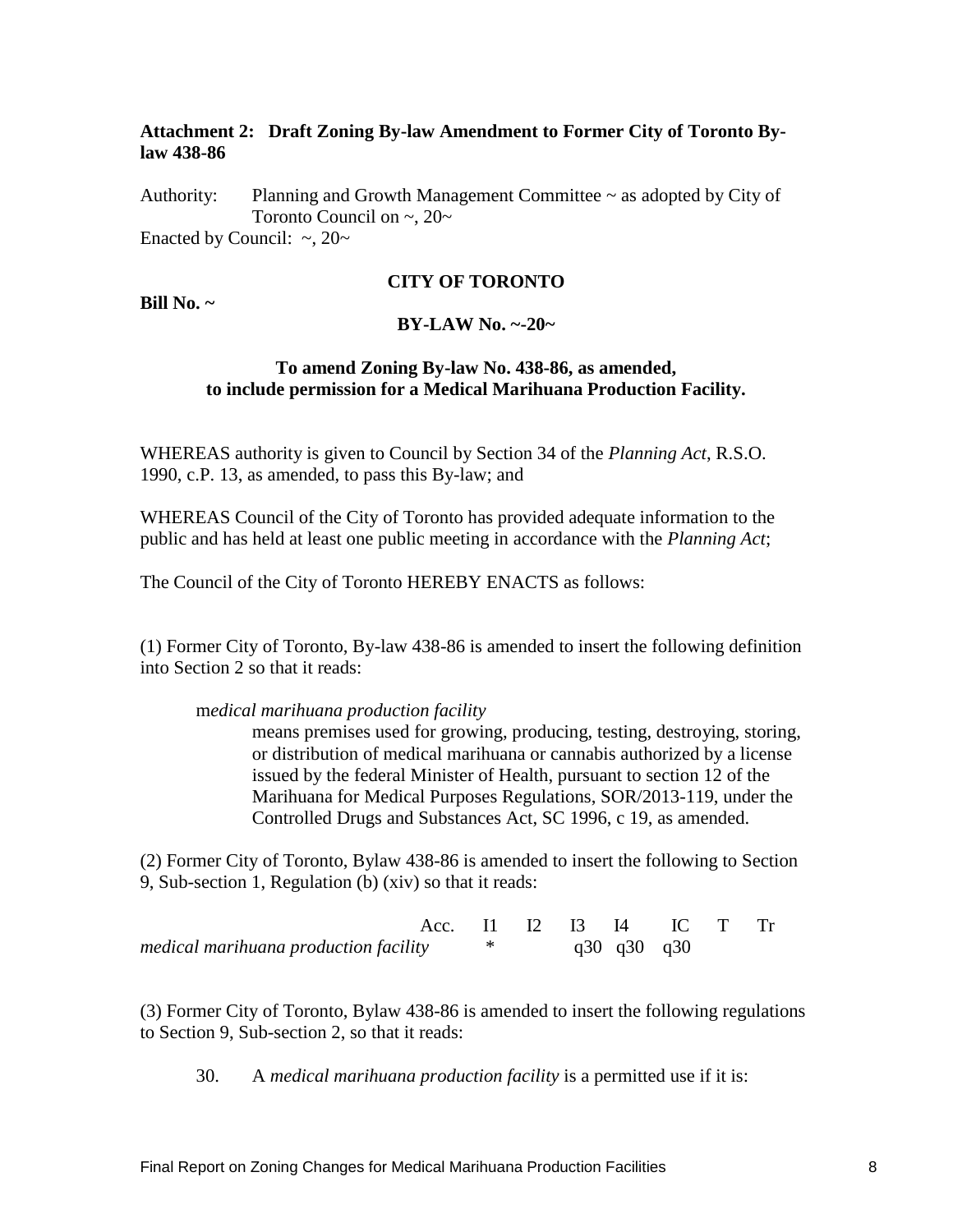- (A) on a lot that is at least:
	- (I) 70 metres from a lot in a:
		- (1) Residential District;
		- (2) Reinvestment Area District;
		- (3) Mixed Use District; or
		- (6) Park District; and
	- (II) 70 metres from a lot with a:
		- (1) public or private school used for elementary or secondary education regulated under the Education Act, R.S.O. 1990, c. E.2, as amended.;
		- (2) university or college;
		- (3) place of worship; or
		- (4) day nursery.
- (B) a building or structure used for security purposes for a *medical marihuana production facility:* (I) may be in the front yard; and

(II) does not have to comply with required minimum front yard, side yard and rear yard building setbacks.

(C) loading spaces for a *medical marihuana production facility* must be in a wholly enclosed building.

ENACTED AND PASSED this  $\sim$  day of  $\sim$ , A.D. 20 $\sim$ .

(Corporate Seal)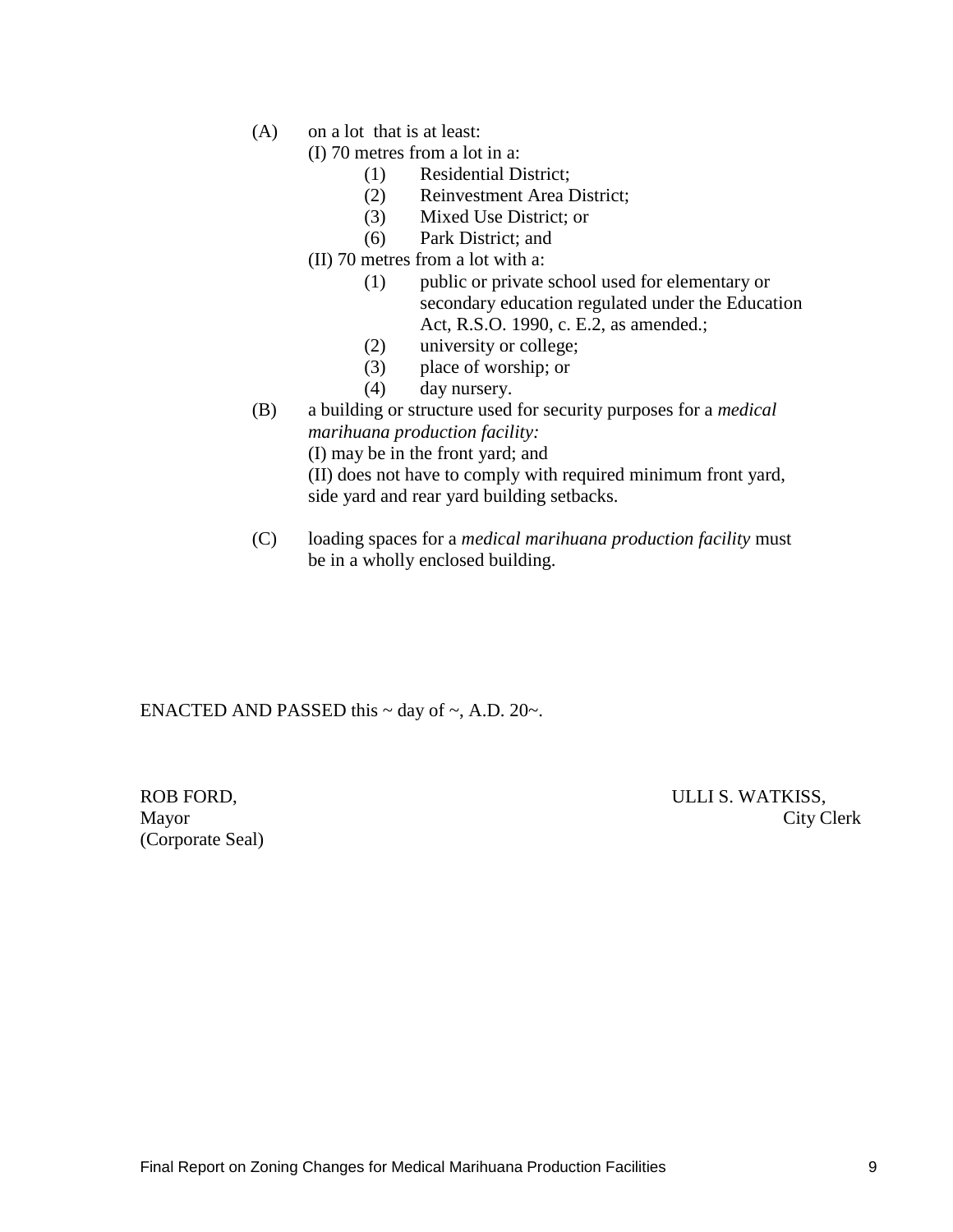# **Attachment 3: Draft Zoning By-law Amendment to Former City of North York By-law 7625**

Authority: Planning and Growth Management Committee ~ as adopted by City of Toronto Council on  $\sim$ , 20 $\sim$ Enacted by Council:  $\sim$ , 20 $\sim$ 

### **CITY OF TORONTO**

#### **Bill No. ~**

#### **BY-LAW No. ~-20~**

### **To amend Zoning By-law No. 7625, as amended, to include permission for a Medical Marihuana Production Facility.**

WHEREAS authority is given to Council by Section 34 of the *Planning Act*, R.S.O. 1990, c.P. 13, as amended, to pass this By-law; and

WHEREAS Council of the City of Toronto has provided adequate information to the public and has held at least one public meeting in accordance with the *Planning Act*;

The Council of the City of Toronto HEREBY ENACTS as follows:

(1) Former City of North York, By-law 7625 is amended to insert Section 2.53.1 (a) so that it reads:

2.53.1 (a) Medical Marihuana Production Facility means premises used for growing, producing, testing, destroying, storing, or distribution of medical marihuana or cannabis authorized by a license issued by the federal Minister of Health, pursuant to section 12 of the Marihuana for Medical Purposes Regulations, SOR/2013-119, under the Controlled Drugs and Substances Act, SC 1996, c 19, as amended.

(2) Former City of North York, Bylaw 7625 is amended to insert the following regulation to regulation  $31(2)$  (a), so that it reads:

Medical marihuana production facility

(3) Former City of North York, Bylaw 7625 is amended to insert the following regulations to regulation  $31(2)$  (b), so that it reads:

- (vi) Medical marihuana production facility
	- (A) A lot with a medical marihuana production facility must be: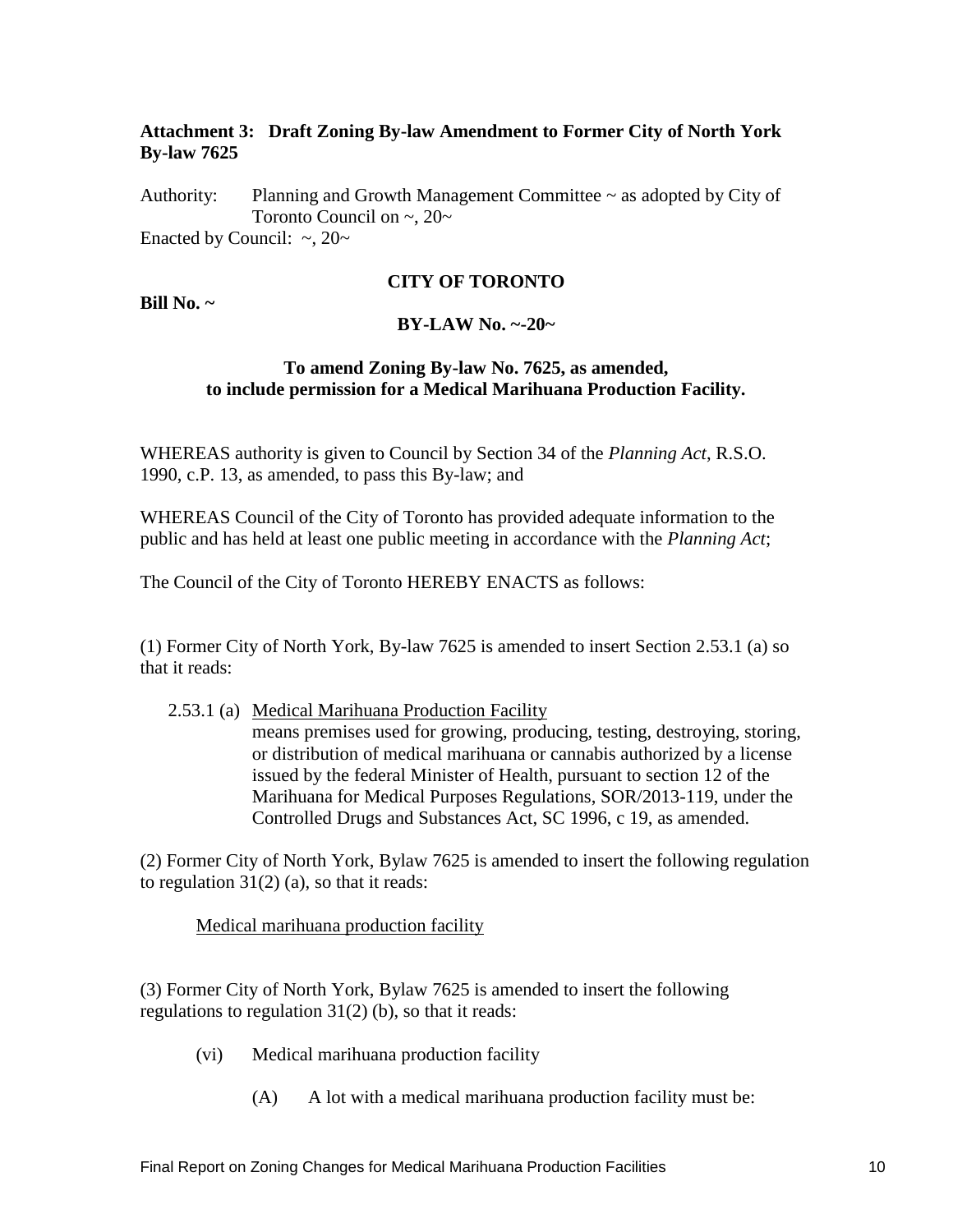(I) at least 70 metres from a lot in a:

- (1) Residential One Family Detached Dwelling Zones;
- (2) Multiple Family Dwelling Zones;
- (3) Commercial Zones;
- (4) Open Space Zones;
- (5) York University Zone;
- (6) Hospital Zone; or
- (7) Wilson Avenue Keele Street to Bathurst Street; and
- (II) at least 70 metres from a lot with a:
	- (1) school;
	- (2) private school;
	- (3) University or college
	- (4) place of worship; or
	- (5) day nursery.
- (B) A building or structure used for security purposes for a medical marihuana production facility: (I) may be in the front yard; and (II) does not have to comply with required minimum front yard, side yard and rear yard building setbacks.
- (C) Loading spaces for a medical marihuana production facility must be in a wholly enclosed building.

(4) Former City of North York, Bylaw 7625 is amended to insert the following regulation to regulation  $32(2)$  (a), so that it reads:

#### **Medical marihuana production facility**

(6) Former City of North York, Bylaw 7625 is amended to insert the following regulation to regulation  $32(2)$  (b), so that it reads:

- (vi) Medical marihuana production facility
	- $(A)$  A lot with a medical marihuana production facility must be: (I) at least 70 metres from a lot in a:
		- (1) Residential One Family Detached Dwelling Zones;
		- (2) Multiple Family Dwelling Zones;
		- (3) Commercial Zones;
		- (4) Open Space Zones;
		- (5) York University Zone;
		- (6) Hospital Zone; or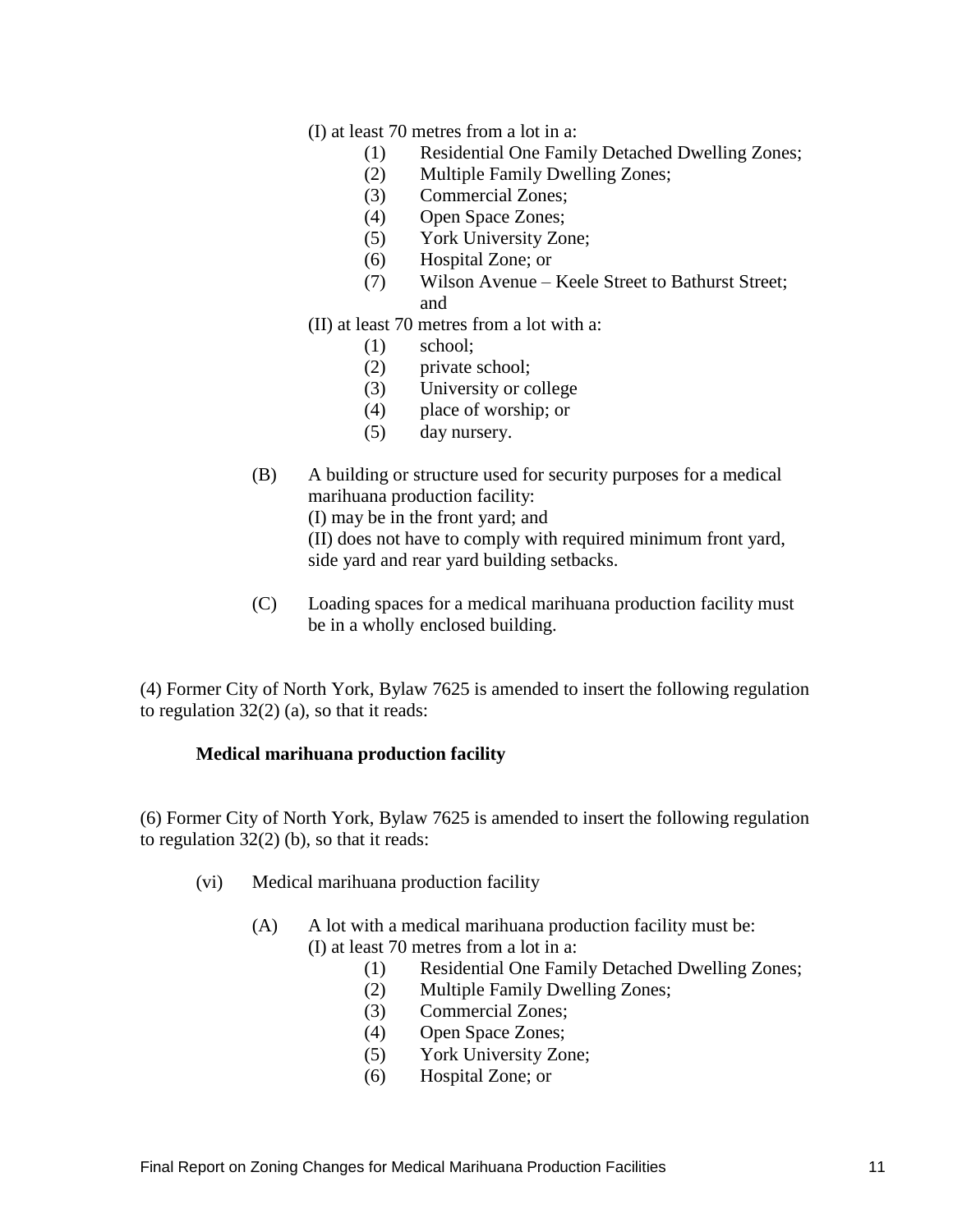- (7) Wilson Avenue Keele Street to Bathurst Street; and
- (II) at least 70 metres from a lot with a:
	- (1) school;
	- (2) private school;
	- (3) University or college
	- (4) place of worship; or
	- (5) day nursery.
- (B) A building or structure used for security purposes for a medical marihuana production facility: (I) may be in the front yard; and (II) does not have to comply with required minimum front yard, side yard and rear yard building setbacks.
- (C) Loading spaces for a medical marihuana production facility must be in a wholly enclosed building.

ENACTED AND PASSED this  $\sim$  day of  $\sim$ , A.D. 20 $\sim$ .

(Corporate Seal)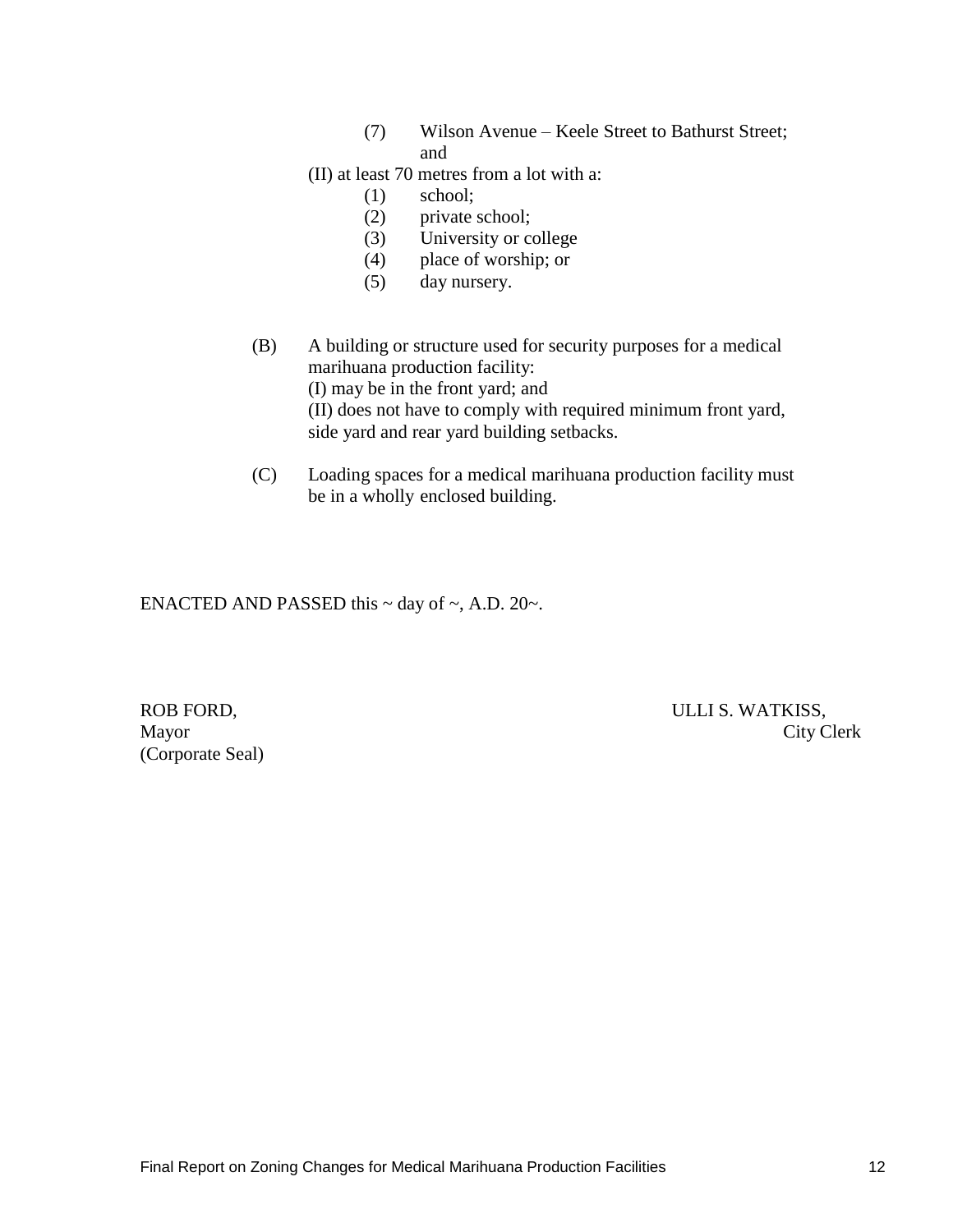## **Attachment 4: Draft Zoning By-law Amendment to Former City of Scarborough By-law 24982**

Authority: Planning and Growth Management Committee ~ as adopted by City of Toronto Council on  $\sim$ , 20 $\sim$ Enacted by Council:  $\sim$ , 20 $\sim$ 

#### **CITY OF TORONTO**

#### **Bill No. ~**

#### **BY-LAW No. ~-20~**

#### **To amend Zoning By-law No. 24982, as amended, to include permission for a Medical Marihuana Production Facility.**

WHEREAS authority is given to Council by Section 34 of the *Planning Act*, R.S.O. 1990, c.P. 13, as amended, to pass this By-law; and

WHEREAS Council of the City of Toronto has provided adequate information to the public and has held at least one public meeting in accordance with the *Planning Act*;

The Council of the City of Toronto HEREBY ENACTS as follows:

(1) Former City of Scarborough, By-law 24982 is amended to insert the following definition into Clause IV so that it reads:

#### *Medical marihuana production facility*

means premises used for growing, producing, testing, destroying, storing, or distribution of medical marihuana or cannabis authorized by a license issued by the federal Minister of Health, pursuant to section 12 of the Marihuana for Medical Purposes Regulations, SOR/2013-119, under the Controlled Drugs and Substances Act, SC 1996, c 19, as amended.

(2) Former City of Scarborough, Bylaw 24982 is amended to insert the following regulations to Clause V – General Provisions, Section 26, so that it reads:

## 26. **Medical Marihuana Production Facility Use in "E", "M", "MG" and "MS" Zones**

26.1 A lot with a medical marihuana production facility must be:

- (a) at least 70 metres from a lot in any zone not an "E", "M", MG" or "MS" Zone.
- (b) at least 70 metres from a lot with a: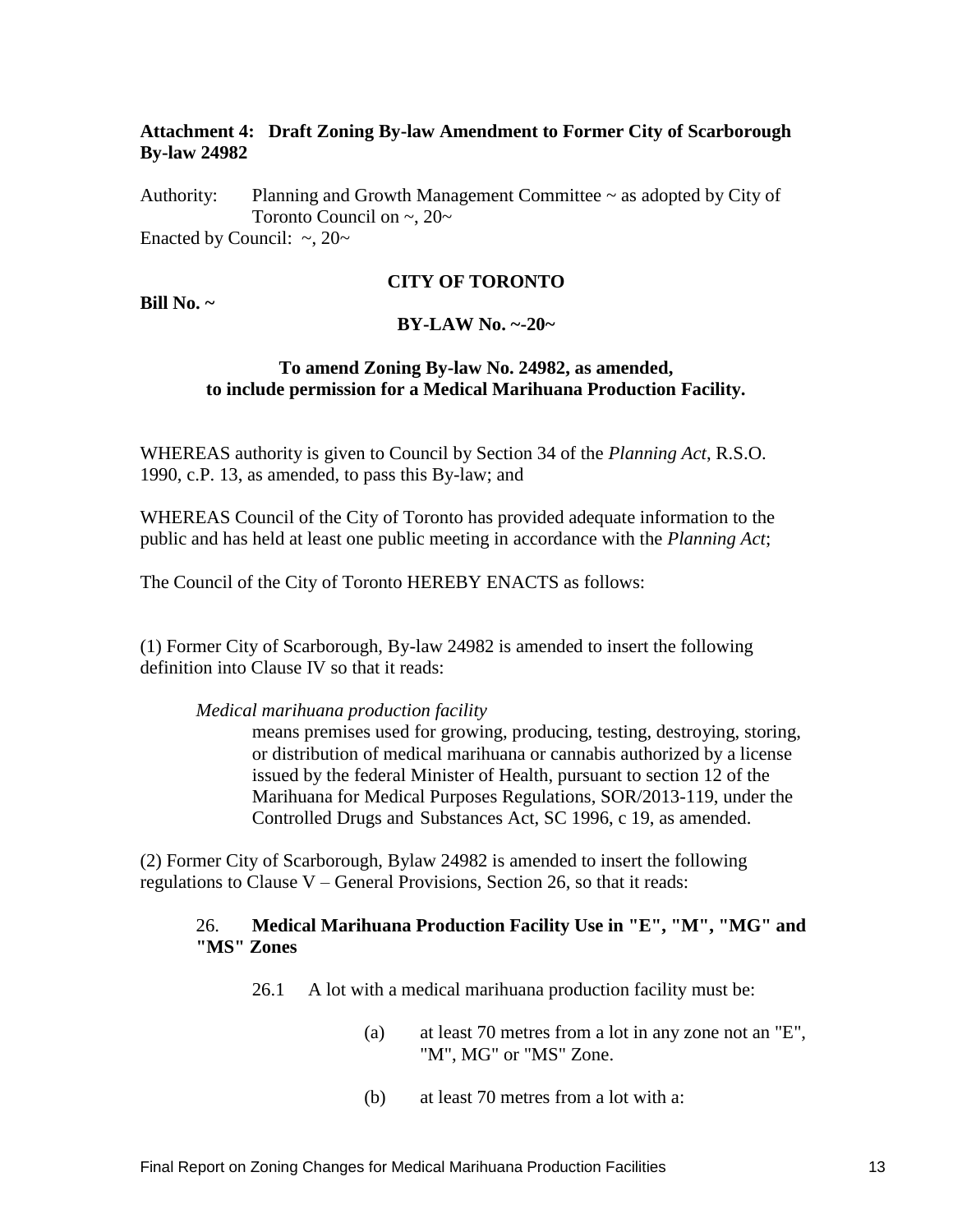- school;
- place of worship; or
- day nursery.
- 26.2 A building or structure used for security purposes for a medical marihuana production facility:

(a) may be in the front yard; and (b) does not have to comply with required minimum front yard, side yard and rear yard building setbacks.

26.3 loading spaces for a medical marihuana production facility must be in a wholly enclosed building.

(3) Former City of Scarborough, Bylaw 24982 is amended to insert the following to Clause VI, Section 1.(a), 2.(a), 3.(a) and 5.(a) so that it reads:

## **Medical Marihuana Production Facility**

ENACTED AND PASSED this  $\sim$  day of  $\sim$ , A.D. 20 $\sim$ .

(Corporate Seal)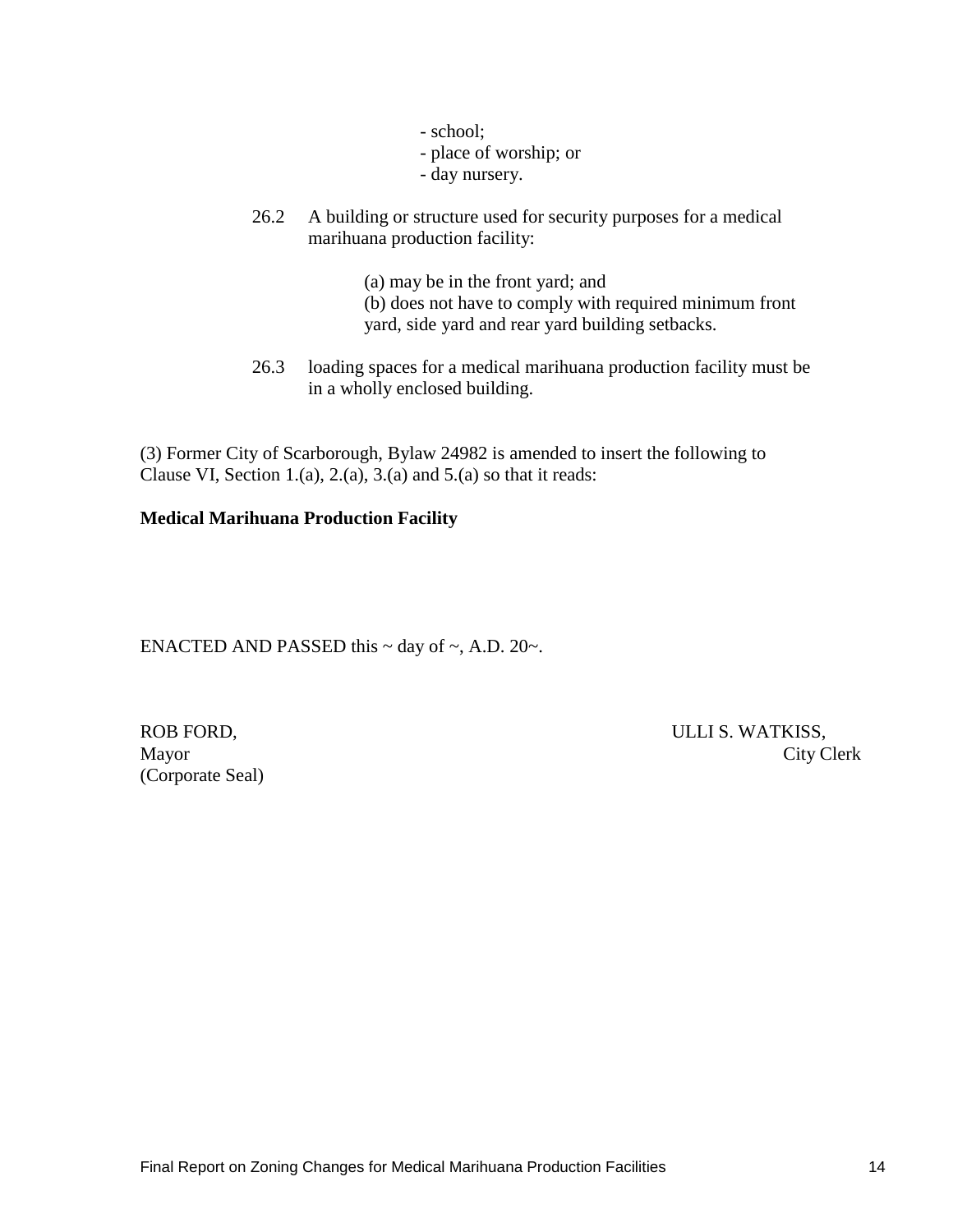# **Attachment 5: Draft Zoning By-law Amendment to Former City of York By-law 1-83**

Authority: Planning and Growth Management Committee  $\sim$  as adopted by City of Toronto Council on  $\sim$ , 20 $\sim$ Enacted by Council:  $\sim$ , 20 $\sim$ 

#### **CITY OF TORONTO**

## **Bill No. ~**

#### **BY-LAW No. ~-20~**

#### **To amend Zoning By-law No. 1-83, as amended, to include permission for a Medical Marihuana Production Facility.**

WHEREAS authority is given to Council by Section 34 of the *Planning Act*, R.S.O. 1990, c.P. 13, as amended, to pass this By-law; and

WHEREAS Council of the City of Toronto has provided adequate information to the public and has held at least one public meeting in accordance with the *Planning Act*;

The Council of the City of Toronto HEREBY ENACTS as follows:

(1) Former City of York, By-law 1-83 is amended to insert Section 2 – Definitions Subsection (67h) so that it reads:

(67h) "MEDICAL MARIHUANA PRODUCTION FACILITY" - means premises used for growing, producing, testing, destroying, storing, or distribution of medical marihuana or cannabis authorized by a license issued by the federal Minister of Health, pursuant to section 12 of the Marihuana for Medical Purposes Regulations, SOR/2013-119, under the Controlled Drugs and Substances Act, SC 1996, c 19, as amended.

(2) Former City of York, By-law 1-83 is amended to insert the following clause to Subsection 13.3.1 so that it reads:

(g) medical marihuana production facility

(3) Former City of York, By-law 1-83 is amended to insert the following Subsection so that it reads:

13.3.4 A medical marihuana production facility is permitted if it is:

(i) on a lot that is at least: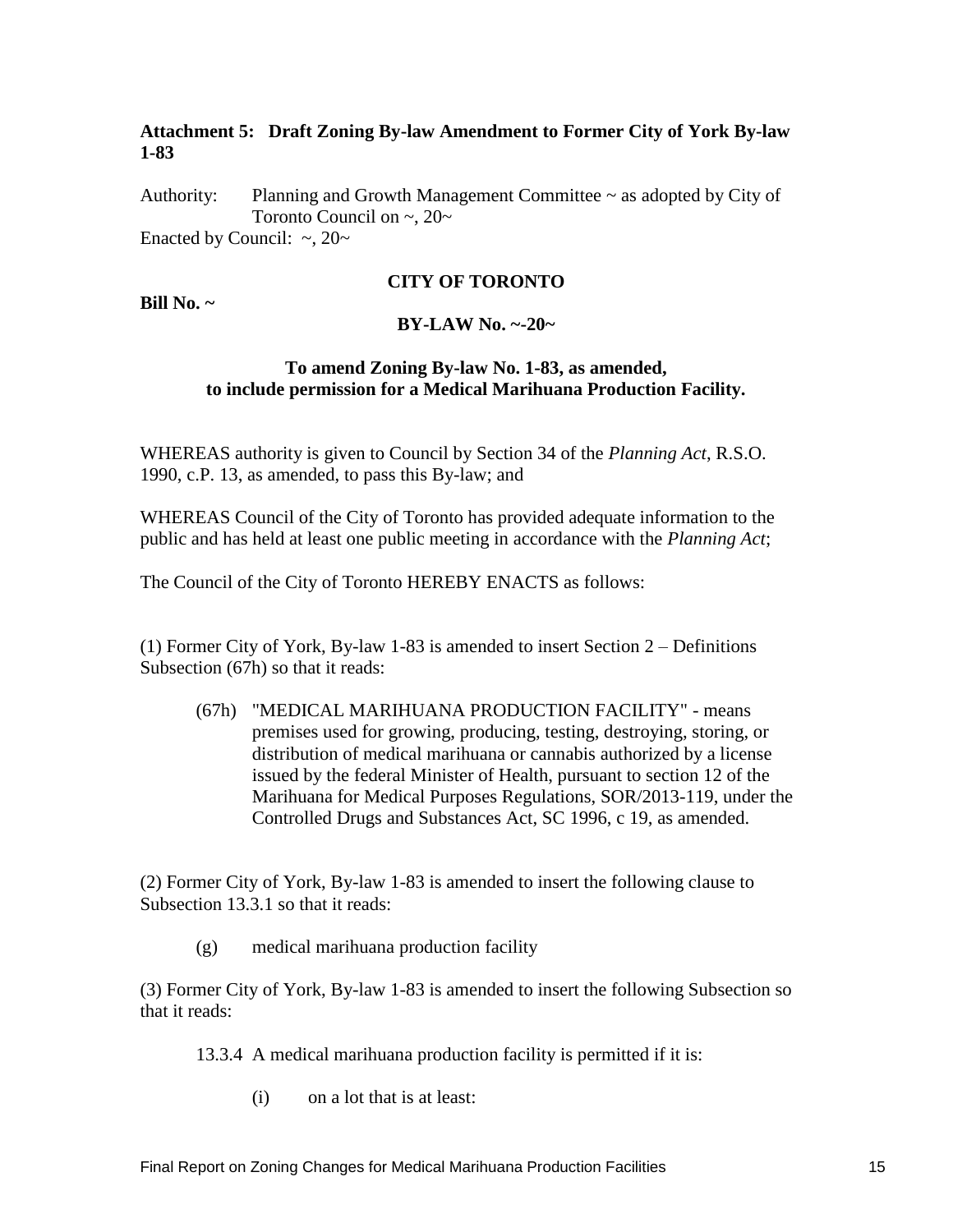(A) 70 metres from a lot in a:

- (1) R1, R2, R3 Zone;
- (2) RM1, RM2 Zone;
- (3) LCR, MCR Zone; or
- (4) G Zone; and
- (B) 70 metres from a lot with a:
	- (1) public school, separate school, or religious school;
	- (2) commercial school;
	- (3) institutional use;
	- (4) place of worship; or
	- (5) day nursery;
- (ii) a building or structure used for security purposes for a medical marihuana production facility:

(A) may be in the front yard; and

(B) does not have to comply with required minimum front yard, side yard and rear yard building setbacks;

(iii) Loading spaces for a medical marihuana production facility must be in a wholly enclosed building.

(3) Former City of York, By-law 1-83 is amended to insert the following clause to Subsection 13.4.1 so that it reads:

#### (e) **medical marihuana production facility**

(4) Former City of York, By-law 1-83 is amended to insert the following Subsection so that it reads:

13.4.4 A medical marihuana production facility is permitted subject to the following provisions:

- (i) a lot with a medical marihuana production facility must be: (A) at least 70 metres from a lot in a:
	- (1) R1, R2, R3 Zone;
	- (2) RM1, RM2 Zone;
	- (3) LCR, MCR Zone; or
	- (4) G Zone; and

(B) at least 70 metres from a lot with a:

- (1) public school, separate school, or religious school;
- (2) commercial school;
- (3) institutional use;
- (4) place of worship; or
- (5) day nursery;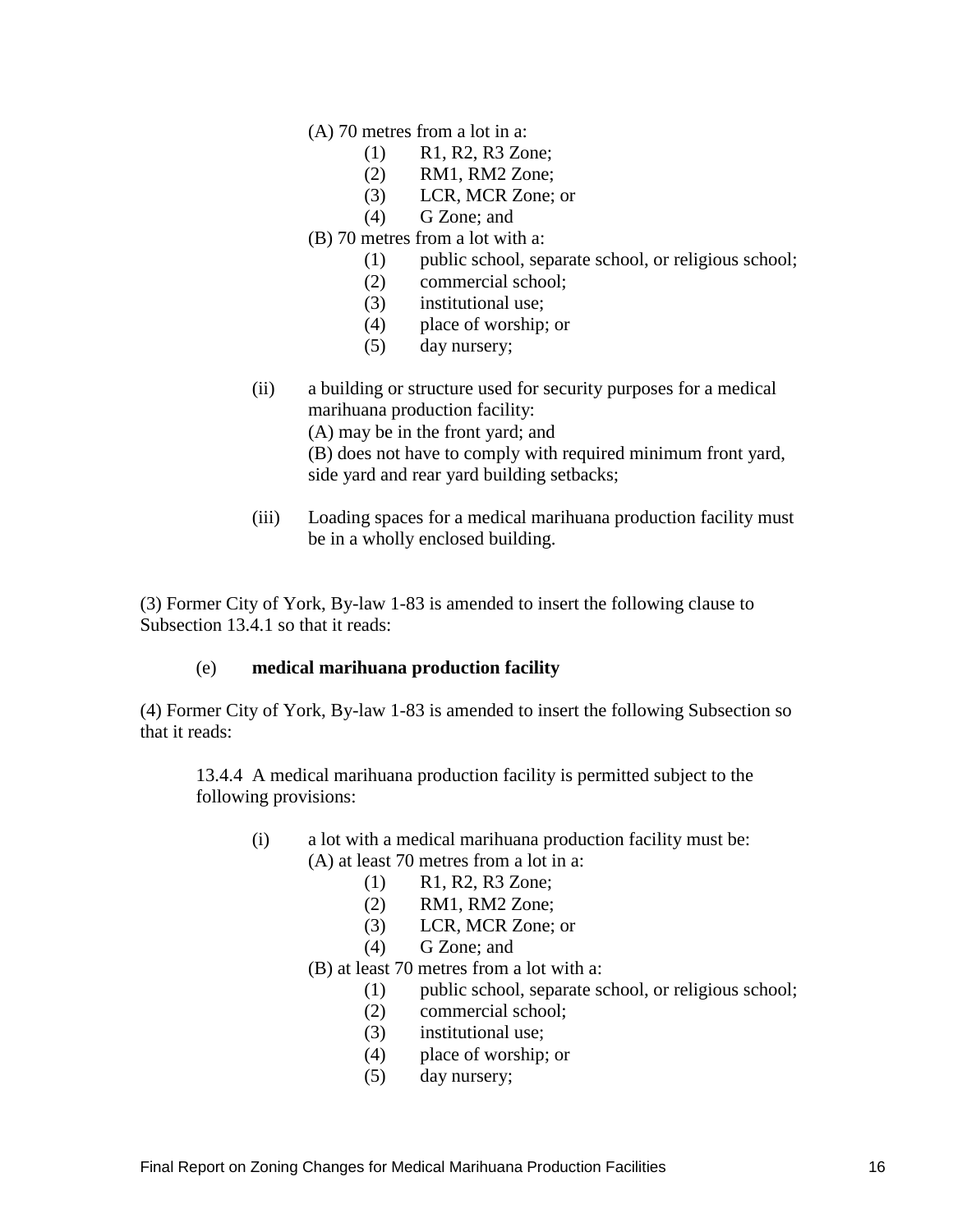- (ii) a building or structure used for security purposes for a medical marihuana production facility: (A) may be in the front yard; and (B) does not have to comply with required minimum front yard, side yard and rear yard building setbacks;
- (iii) Loading spaces for a medical marihuana production facility must be in a wholly enclosed building.

ENACTED AND PASSED this  $\sim$  day of  $\sim$ , A.D. 20 $\sim$ .

(Corporate Seal)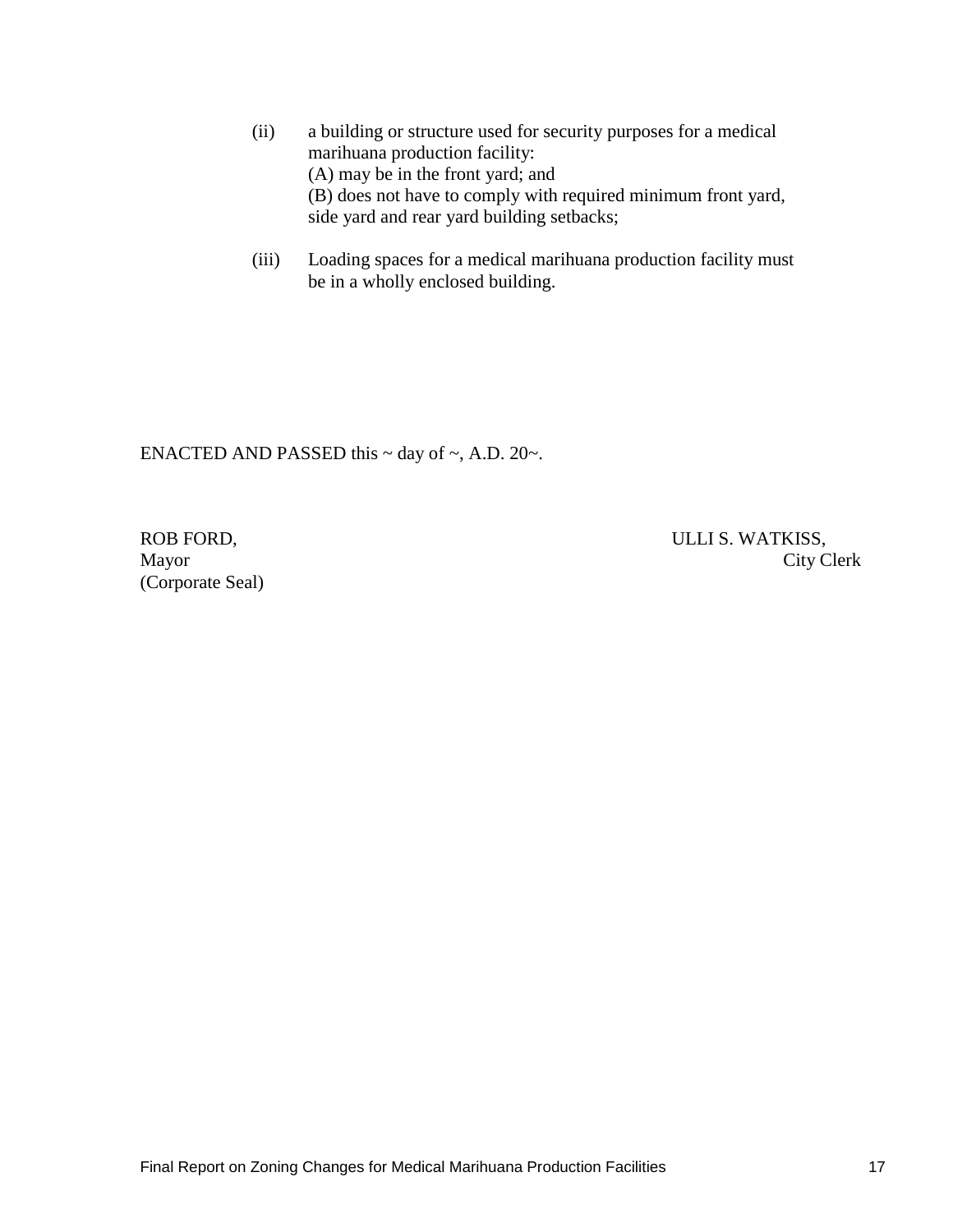# **Attachment 6: Draft Zoning By-law Amendment Former Borough of East York By-law 6752**

Authority: Planning and Growth Management Committee ~ as adopted by City of Toronto Council on  $\sim$ , 20 $\sim$ Enacted by Council:  $\sim$ , 20 $\sim$ 

#### **CITY OF TORONTO**

#### **Bill No. ~**

#### **BY-LAW No. ~-20~**

### **To amend Zoning By-law No. 6752, as amended, to include permission for a Medical Marihuana Production Facility.**

WHEREAS authority is given to Council by Section 34 of the *Planning Act*, R.S.O. 1990, c.P. 13, as amended, to pass this By-law; and

WHEREAS Council of the City of Toronto has provided adequate information to the public and has held at least one public meeting in accordance with the *Planning Act*;

The Council of the City of Toronto HEREBY ENACTS as follows:

(1) By-law 6752 is amended to insert Section 4.22.8.D so that it reads:

#### Medical Marihuana Production Facility

means premises used for growing, producing, testing, destroying, storing, or distribution of medical marihuana or cannabis authorized by a license issued by the federal Minister of Health, pursuant to section 12 of the Marihuana for Medical Purposes Regulations, SOR/2013-119, under the Controlled Drugs and Substances Act, SC 1996, c 19, as amended.

(2) Bylaw 6752 is amended to insert the following regulation to regulation 9.3a) ix), so that it reads:

#### ix) **Medical marihuana production facility**

(3) Bylaw 6752 is amended to insert Section 9.4 c) so that it reads:

- c) Where a lot is used for a medical marihuana production facility the following regulation regulations will apply:
	- i) A medical marihuana production facility must be in a wholly enclosed building.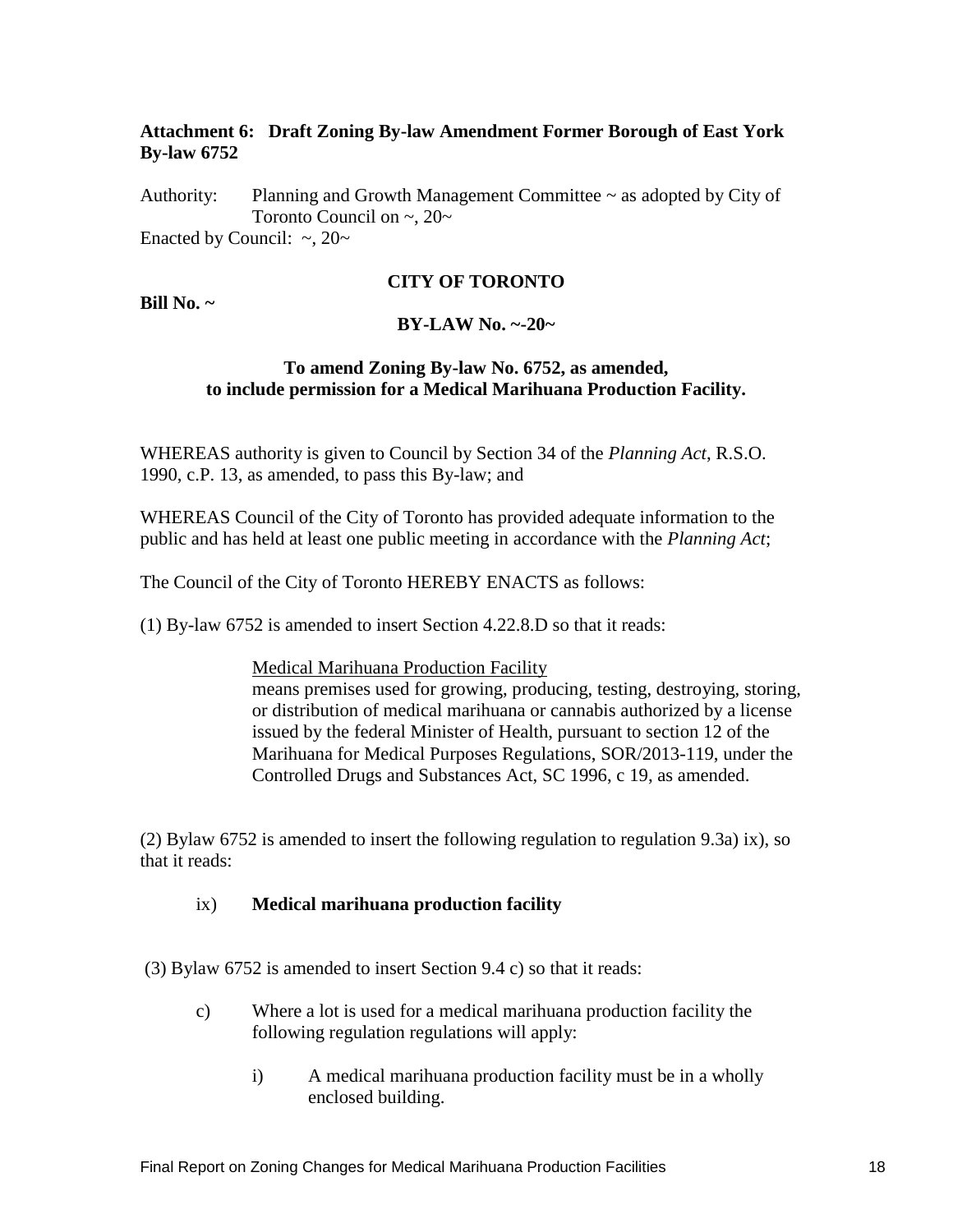- ii) Open storage is not permitted with a medical marihuana production facility.
- ii) A lot with a medical marihuana production facility must be:
	- 1) at least 70 metres from a lot in a:
		- Residential Zone;
		- C Zone (Commercial Zones);
		- G Zone; and
	- 2) at least 70 metres from a lot with a:
		- school;
		- place of worship; or
		- day nursery.
- iii) Location of building or structure Used for the Purpose of Site and Facility Security A building or structure used for security purposes for a medical marihuana production facility:
	- 1) may be in the front yard; and
	- 2) does not have to comply with required minimum front yard, side yard and rear yard building setbacks.
- iv) Loading spaces for a medical marihuana production facility must be in a wholly enclosed building.

#### ENACTED AND PASSED this  $\sim$  day of  $\sim$ , A.D. 20 $\sim$ .

(Corporate Seal)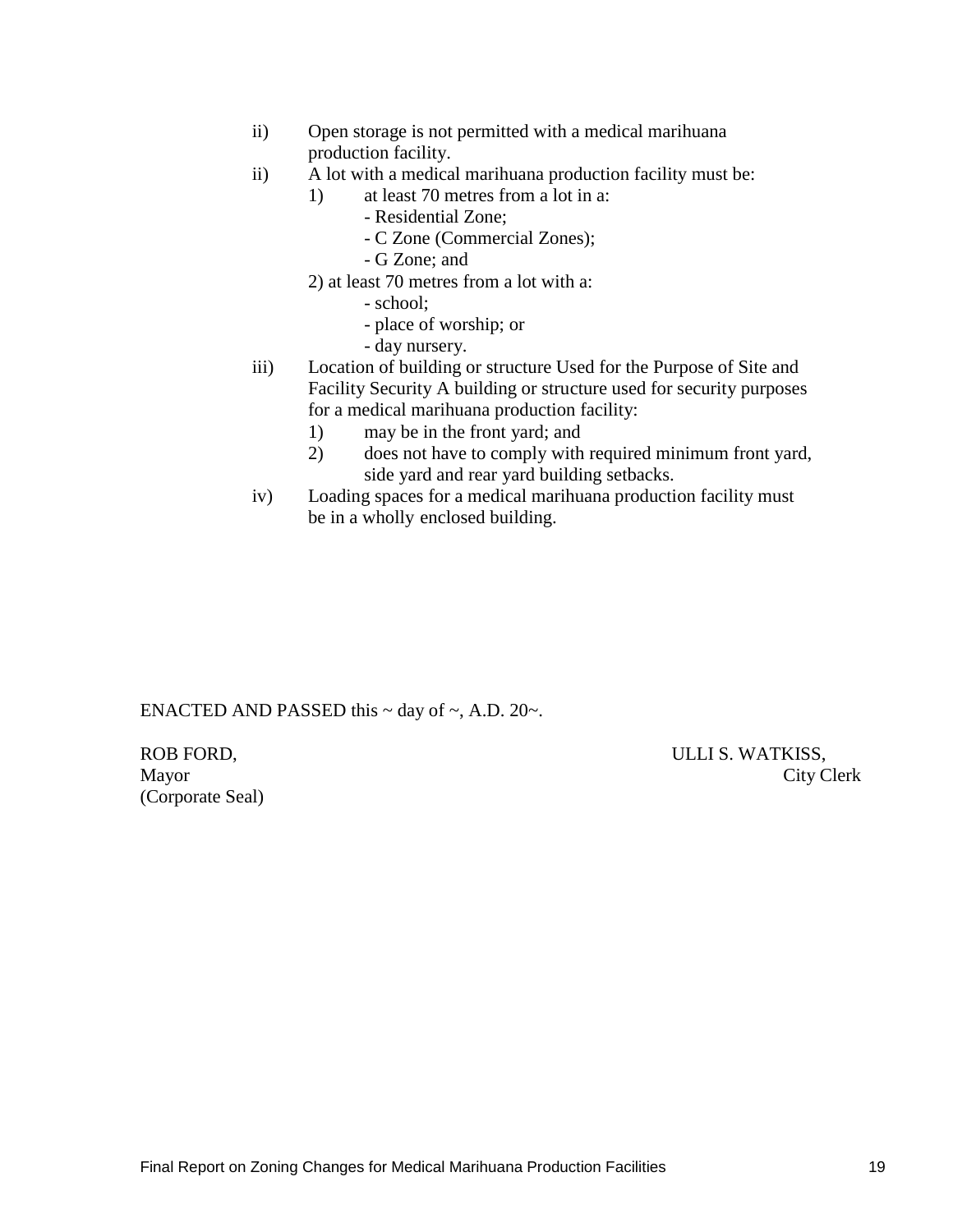# **Attachment 7: Draft Zoning By-law Amendment Former Borough of East York (Town of Leaside) By-law 1916**

Authority: Planning and Growth Management Committee ~ as adopted by City of Toronto Council on  $\sim$ , 20 $\sim$ Enacted by Council:  $\sim$ , 20 $\sim$ 

**Bill No. ~**

#### **CITY OF TORONTO**

#### **BY-LAW No. ~-20~**

### **To amend Zoning By-law No. 1916, as amended, to include permission for a Medical Marihuana Production Facility.**

WHEREAS authority is given to Council by Section 34 of the *Planning Act*, R.S.O. 1990, c.P. 13, as amended, to pass this By-law; and

WHEREAS Council of the City of Toronto has provided adequate information to the public and has held at least one public meeting in accordance with the *Planning Act*;

The Council of the City of Toronto HEREBY ENACTS as follows:

(1) By-law 1916 is amended to insert Section 2.65.0 so that it reads:

#### Medical Marihuana Production Facility

means premises used for growing, producing, testing, destroying, storing, or distribution of medical marihuana or cannabis authorized by a license issued by the federal Minister of Health, pursuant to section 12 of the Marihuana for Medical Purposes Regulations, SOR/2013-119, under the Controlled Drugs and Substances Act, SC 1996, c 19, as amended.

(2) Bylaw 1916 is amended to insert the following regulation to regulation 8.2.1 a) xxv), so that it reads:

#### xxv) **Medical marihuana production facility**

(3) Bylaw 1916 is amended to insert Section 8.1.8c) so that it reads:

8.1.8 Where a lot is uses for a medical marihuana production facility the following regulation regulations will apply: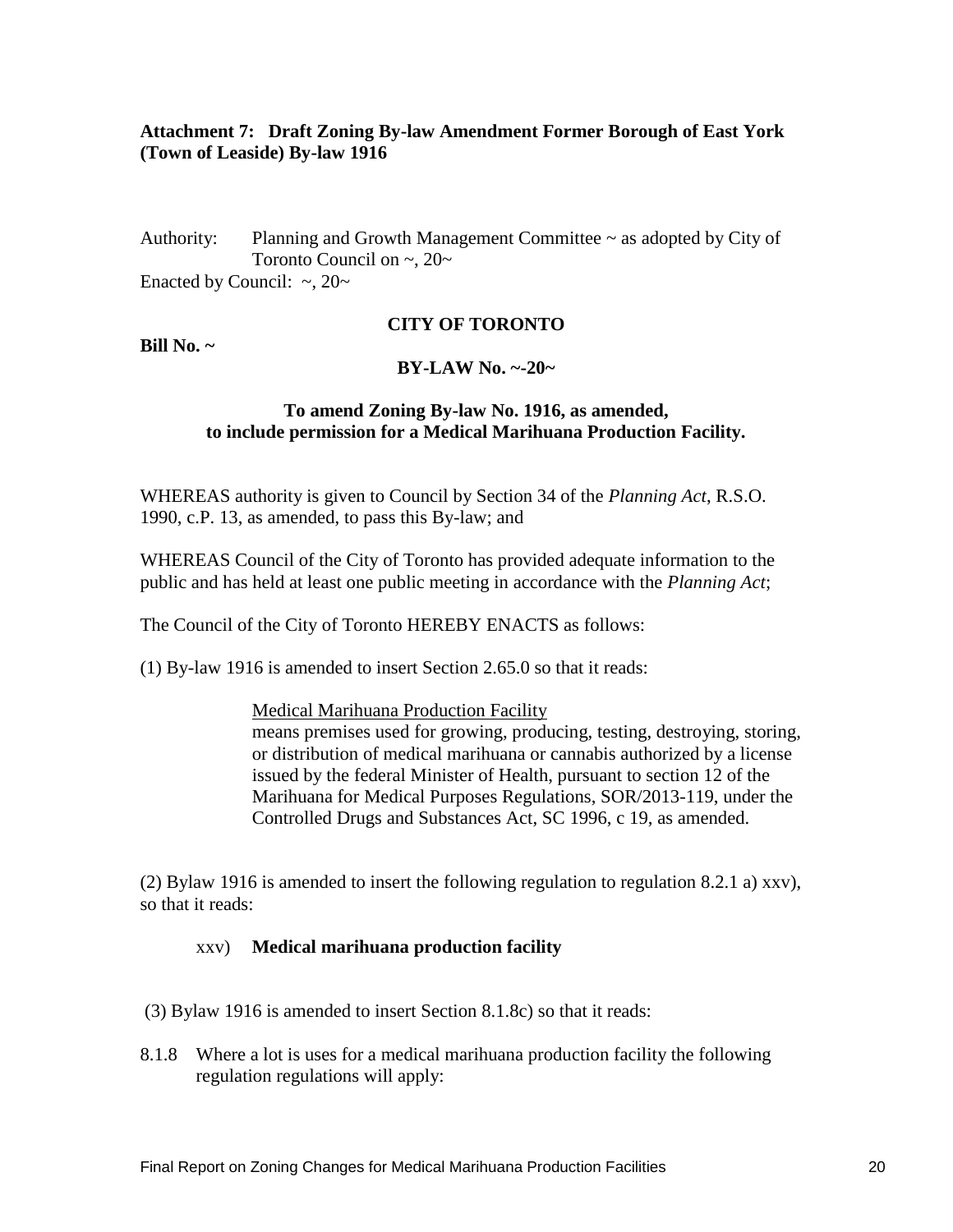- a) A medical marihuana production facility must be in a wholly enclosed building.
- b) Open storage is not permitted with a medical marihuana production facility.
- c) A lot with a medical marihuana production facility must be:
	- i) at least 70 metres from a lot in a:
		- Residential Zone;
		- Commercial Residential Zone;
		- Mixed Use Residential Commercial Zone;
		- Conservation Zone;
		- Open Space Zone category;
		- Special Residential High Density Zone;
		- Residential Second Density Zone; or
		- Special Purpose Commercial Zone and
	- ii) at least 70 metres from a lot with a:
		- school;
		- private school;
		- place of worship; or
		- day nursery.
- d) Location of building or structure Used for the Purpose of Site and Facility Security A building or structure used for security purposes for a medical marihuana production facility:
	- i) may be in the front yard; and
	- ii) does not have to comply with required minimum front yard, side yard and rear yard building setbacks.
- e) Loading spaces for a medical marihuana production facility must be in a wholly enclosed building.

ENACTED AND PASSED this  $\sim$  day of  $\sim$ , A.D. 20 $\sim$ .

(Corporate Seal)

ROB FORD, THE SECOND SECOND SECOND SECOND SECOND SECOND SECOND SECOND SECOND SECOND SECOND SECOND SECOND SECOND SECOND SECOND SECOND SECOND SECOND SECOND SECOND SECOND SECOND SECOND SECOND SECOND SECOND SECOND SECOND SECON Mayor City Clerk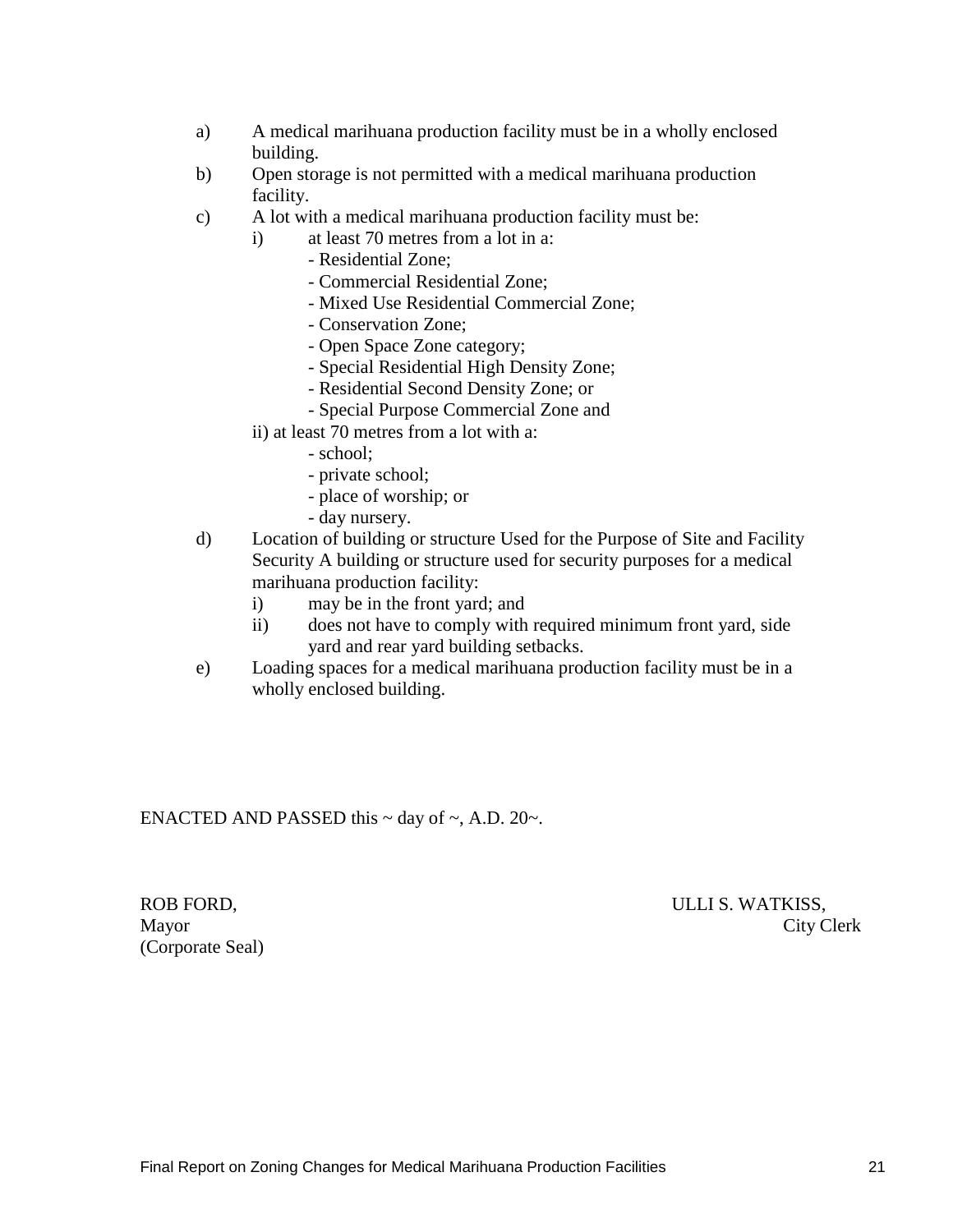# **Attachment 8: Draft Zoning By-law Amendment Former City of Etobicoke Zoning Code**

Authority: Planning and Growth Management Committee ~ as adopted by City of Toronto Council on  $\sim$ , 20 $\sim$ Enacted by Council:  $\sim$ , 20 $\sim$ 

#### **CITY OF TORONTO**

**Bill No. ~**

#### **BY-LAW No. ~-20~**

### **To amend Zoning By-law the Etobicoke Zoning Code, as amended, to include permission for a Medical Marihuana Production Facility.**

WHEREAS authority is given to Council by Section 34 of the *Planning Act*, R.S.O. 1990, c.P. 13, as amended, to pass this By-law; and

WHEREAS Council of the City of Toronto has provided adequate information to the public and has held at least one public meeting in accordance with the *Planning Act*;

The Council of the City of Toronto HEREBY ENACTS as follows:

(1) Former City of Etobicoke, Zoning Code Section 304-3, Definitions, is amended by insert the following definition, so that it reads:

> MEDICAL MARIHUANA PRODUCTION FACILITY - means premises used for growing, producing, testing, destroying, storing, or distribution of medical marihuana or cannabis authorized by a license issued by the federal Minister of Health, pursuant to section 12 of the Marihuana for Medical Purposes Regulations, SOR/2013-119, under the Controlled Drugs and Substances Act, SC 1996, c 19, as amended.

(2) Former City of Etobicoke, Zoning Code, Article IV, Supplementary Regulations, is amended to insert Subsection 304-23, so that it reads:

304-23 Supplemental regulations for medical marihuana production facility.

A medical marihuana production facility is a permitted use subject to the following provisions:

- A. A lot with a medical marihuana production facility must be: (i) at least 70 metres from a lot in a:
	- (1) R1, R2, R3, R4, R4G, R5 or R6 zone;
	- (2) CN, CL, CG, CP, CP Regional or CPP zone;